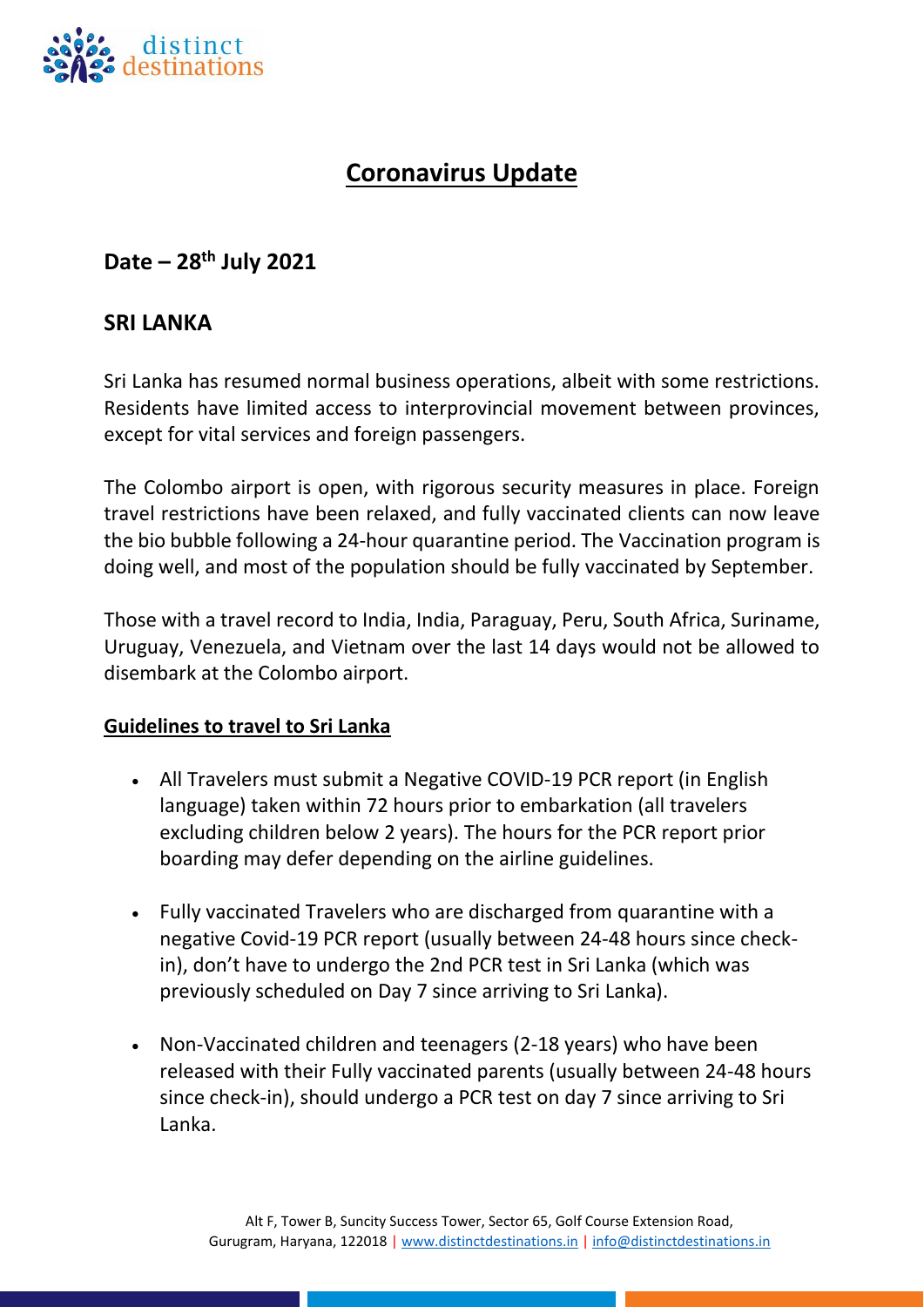

- Note: Any traveler who falls into any of the below categories, will be treated as NON-Vaccinated Travelers,
	- Travelers who have not received Covid-19 vaccination
	- Travelers who have not completed the recommended doses of Covid-19 vaccination
	- Travelers who have departed from abroad within less than 2 weeks of completion of recommended doses of Covid-19 vaccination
	- Travelers who have been previously affected by COVID-19 and have only one dose of vaccination

The following attractions are now available for tourists travelling within the safety of the bio-bubble:

- ❖ Sigiriya Rock Fortress (daily between 0700 1600 hrs.)
- ❖ Polonnaruwa site (daily between 0700 1600 hrs.)
- ❖ Anuradhapura site (daily between 0700 1600 hrs.)
- ❖ Minneriya National Park (daily between 0600 1800 hrs.)
- ❖ Hurulu Eco Park (daily between 0600 1800 hrs.)
- ❖ Dambulla Cave Temple (daily between 0700 1600 hrs.)
- ❖ Dambulla Popham's Arboretum (daily between 0900 1200 hrs.)
- ❖ Pinnawela Elephant Orphanage (daily between 0700 1400 hrs.)
- $\div$  Temple of the Tooth in Kandy (daily between 1130 1200 hrs.)
- ❖ Royal Botanical Garden in Kandy (daily between 0900 1200 hrs.)
- ❖ Udawatte kele sanctuary in Kandy (daily between 0600 1800 hrs.)
- ❖ Horton Plains National Park in Nuwara Eliya (daily between 0600 1800 hrs.)
- ❖ Udawalawe National Park (daily between 0600 1800 hrs.)
- ❖ Yala National Park (daily between 0600 1800 hrs.)
- ❖ Ridigama Safari Park in Hambantota (daily between 0900 1600 hrs. open from 1st August 2021)
- ❖ Mirijjawila Botanical Garden in Hambantota (daily between 0900 1200 hrs.)
- ❖ Mirissa whale watching (daily between 0700 1400 hrs., season is from November to April)
- ❖ Sinharaja Rain Forest (daily between 0600 1800 hrs.)

The coronavirus case count in Srilanka now stands as follows according to latest